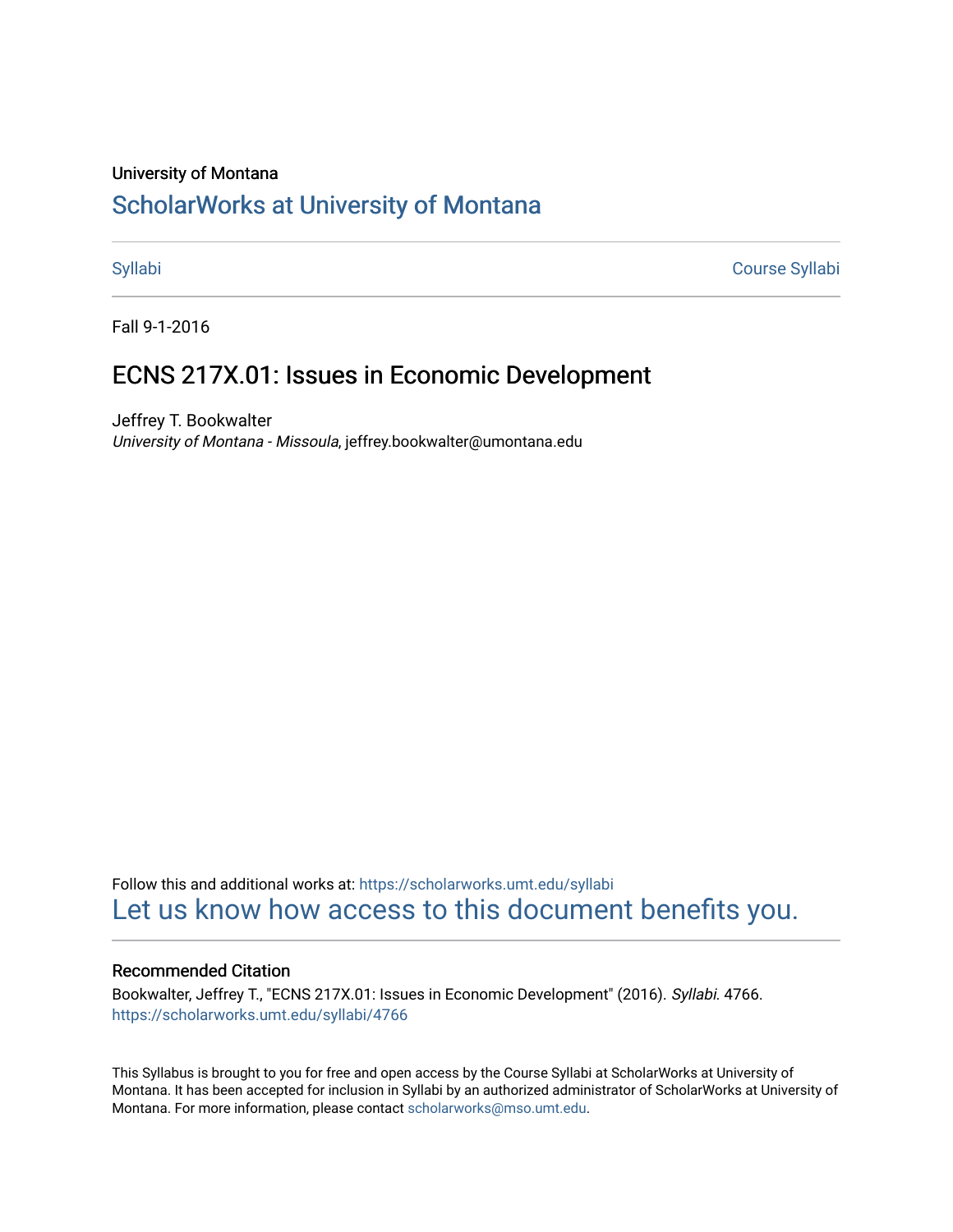#### **Economics 217 – Issues in Economic Development**

Professor Jeff Bookwalter Fall 2016 – MWF 12:00 – 12:50, LA 138

| Office and email:              | LA 407<br>jeff.bookwalter@mso.umt.edu                                                                                                                                               |
|--------------------------------|-------------------------------------------------------------------------------------------------------------------------------------------------------------------------------------|
| Office Hours:                  | TTH $10:15-11:00$ , W $1:30-2:30$ . If those times are not convenient, drop by or make an<br>appointment.                                                                           |
| Texts and course<br>materials: | Paul Collier, The Bottom Billion (BB)<br>Steven Radelet, The Great Surge (GS)<br>The State of Native Nations (SNN)<br>Additional course materials and readings available on Moodle: |

**General Description**: This course has several objectives. First, the course explores the theory, practice and evaluation of economic development in the context of both low-income countries and Native American reservations. Most of the semester will be dedicated to covering a wide variety of these globalization and economic development issues. Second, this course helps develop your research and writing skills using economic development as the topic. As such, improving as writers is a significant goal of the course. You will have many opportunities to think and write about economic development issues. As you all know, courses are dull when no one other than the instructor has read the material and has anything to contribute. Read all materials before class and come ready to participate.

**Graded Assignments**: Each student must attend (and write up a one page synopsis and response to) three relevant events related to economic development. These activities might include approved brown-bag discussions, evening lectures, films and others. I will keep you informed of the relevant events and their dates as they are scheduled. Please let me know if you come across things that seem relevant and I can announce those as well. You may earn a small amount of extra credit for any additional events.

This course will have several graded assignments, ranging from short papers on the readings, to pop quizzes, to current event summaries, presentations and other things. They will be announced in class and you will usually have a couple of days to complete them. These and the event write-ups will make up 15 percent of your course grade. The lowest score will be dropped.

I use participation and class engagement as a tie-breaker when you are on the border between two grades.

Finally, in small groups, students will formulate and write a 15-22 page research paper. Please see the paper guidelines below for a full description of the process.

**Email List and Moodle**: Each student at UM is automatically assigned an email address usually in the following format: firstname.lastname@umontana.edu. I will use these email addresses regularly to send out current events readings, make class announcements, and for others things as needs arise. There is a course Moodle page for readings, grades and other things.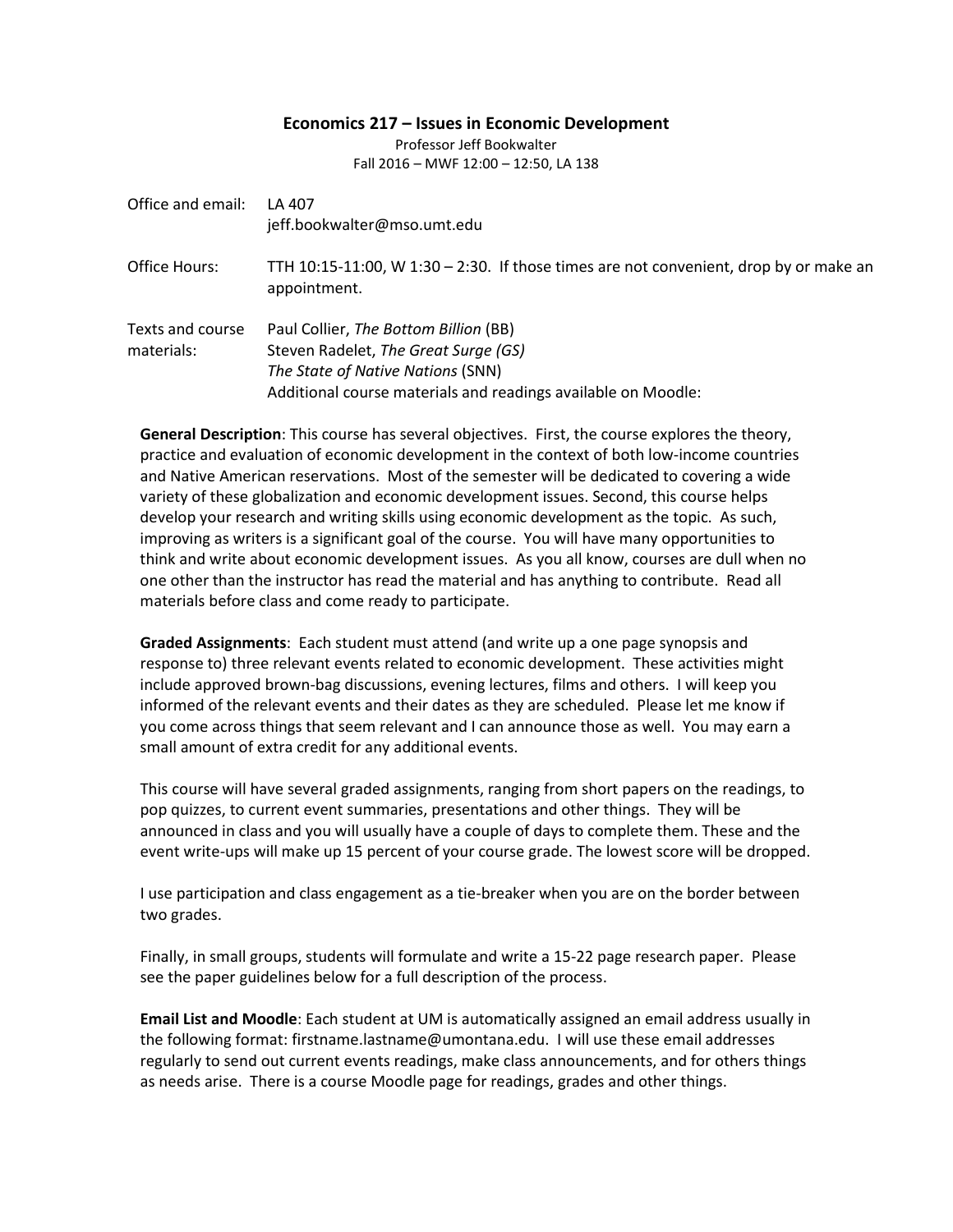**Exams**: There will be one midterm and one final exam, worth 25 and 30 percent of your course grade, respectively. Each will be a mix of short answer and essay questions. Many discussions and topics are not found in the texts, so it is important to attend class. **Except for documented emergencies and official university excused absences, make-up exams are not given**. The exam dates are:

| <b>First Midterm:</b> | Friday, October 21                      |
|-----------------------|-----------------------------------------|
| <b>Final Exam:</b>    | Thursday, December 15th, $8:00 - 10:00$ |

### **Grading**:

| Graded Assignments, Presentations and Participation | 15 percent  |
|-----------------------------------------------------|-------------|
| Midterm I                                           | 25 percent  |
| Final Exam                                          | 30 percent  |
| Paper                                               | 30 percent  |
| Total                                               | 100 percent |
|                                                     |             |

**Students with Disabilities**: This course is accessible to and usable by otherwise qualified students with disabilities. To request reasonable program modifications, please consult with the instructor. Disability Services for Students will assist the instructor and student in the modification process. For more information, visit the Disability Services website at http://www.umt.edu/disability.

**A Few Course Notes**: A number of years ago, an exam cheating problem ruined my semester. A few years ago a research paper plagiarism problem ruined my semester. Since then, I have reluctantly adopted a zero tolerance policy for cheating. If you cheat and I catch you, you will fail the class and face University sanctions. Please don't cheat. It is surprisingly easy to detect plagiarism in research papers. You can find details in the UM Student Conduct Code here: http://www.umt.edu/vpsa/policies/student\_conduct.php

Texting, emailing, and whispered phone conversations are distracting to others and a waste of your class time. If those activities are your priority, don't come to class.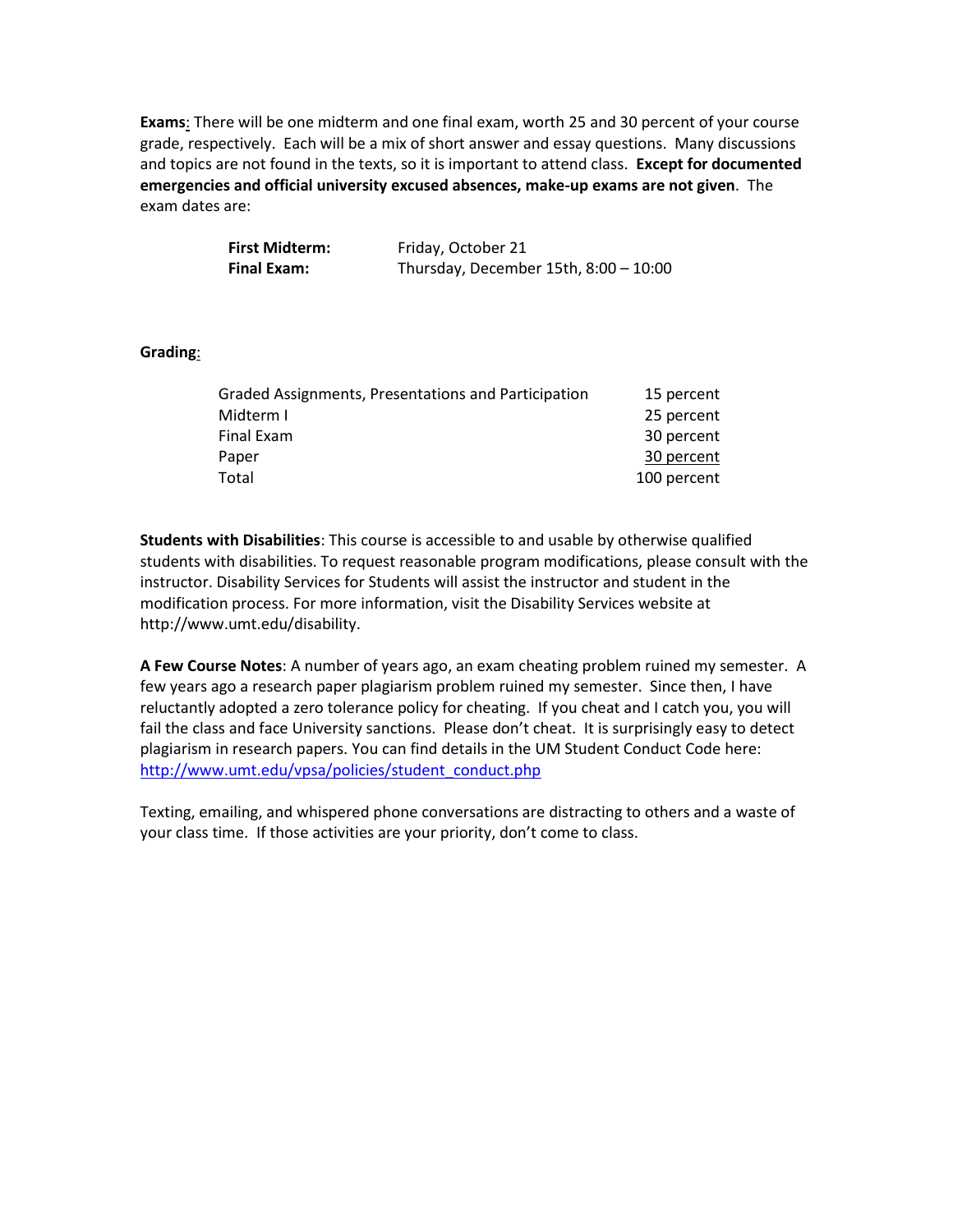## Economics 217 – Paper Guidelines

**General Comments**: Economics 217 includes a significant amount of writing, and equally important, a significant amount of editing and rewriting. One of the reasons these writing assignments are required is to help you improve your writing skills. Grammar, spelling and style matter. Your grade will suffer if you turn in sloppy, poorly written work.

The course writing assignments will be evaluated for content, style, grammar, and readability in a structured review process. At least two classmates and the instructor will evaluate the paper and provide written comments. The final paper grade is based both on the quality of the paper and the incorporation of previous reviewer comments.

**Getting started:** Suppose the new head of the US Agency for International Development (USAID) needs to get up to speed on some countries she hasn't visited. Students will be randomly assigned to small groups, and by September 19<sup>th</sup>, each group will choose one country to focus on. Choose one of the countries classified by the UNDP as "Low" or "Medium" Human Development. No two groups can choose the same country. You can find those countries listed in Table 1 of the Human Development Report Tables on the course Moodle page.

## **Writing Assignments on the way to the final paper.**

Country Background, Due October 10th: Discover some of the important economic, political, social and geographical features of the country. You don't have enough time or space to cover everything in the list below. Be strategic in your focus. (3-5 double-spaced pages)

- What is the current economic situation and what are the important economic sectors and activities?
- What type of governance does the country have (democratic v. authoritarian, honest v. corrupt, effective v. inept, etc)?
- What are the important geographical characteristics and how do these affect its current situation and prospects? Don't forget to talk about its neighbors if they are important.
- Make explicit reference to and use some of the theoretical perspectives we've developed in class.
- Major development issues and relevant literature review, Due October 31st:
	- This section of your paper should discuss the principle barriers to economic development in your country. In addition, it should survey the relevant literature and discuss the individual issues.
	- Better papers will be able to talk broadly about the barriers and how they specifically apply to your country. (5-7 double spaced pages)
- Complete Rough Draft, Due November  $28<sup>th</sup>$ . This should integrate the two papers that came before, plus the following:
	- Introduction: This section should discuss the topic and include a clearly defined statement of your thesis. (1-2 double-spaced pages.)